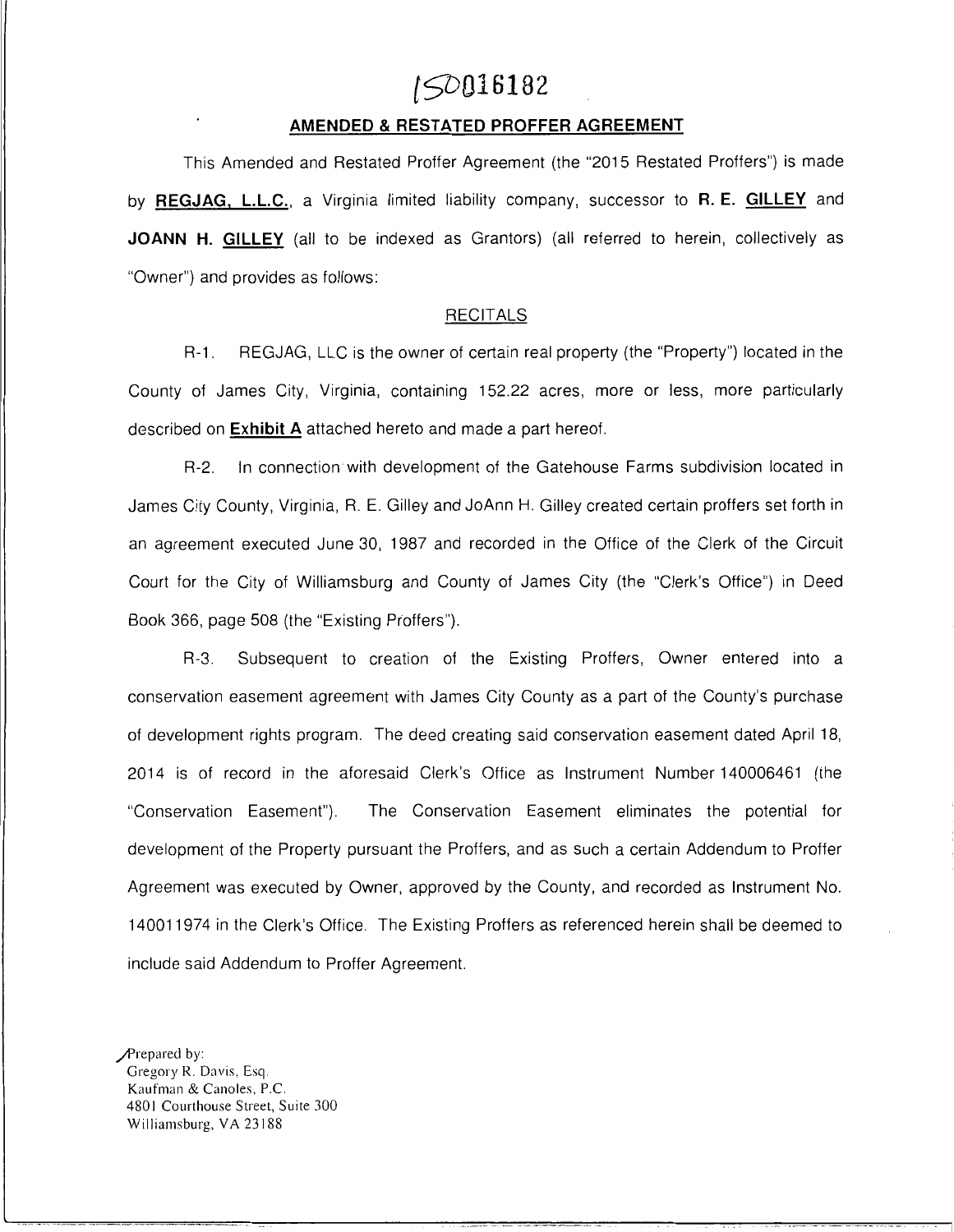R-4. In order to obtain A-1 zoning for the entire Property consistent with the Conservation Easement, Owner has applied by application dated May 14, 2015 to rezone all R-1 zoned portions of the Property to A-1, with proffers (the "Application").

R-5. Owner desires to offer to the County certain conditions on the use and development of the Property not generally applicable to land zoned A-1 .

NOW, THEREFORE, for and in consideration of the approval of the requested rezoning, and pursuant to Section 15.2-2303 of the Code of Virginia, 1950, as amended (the "Virginia Code"), and the County Zoning Ordinance, Owner agrees that it shall meet and comply with all of the following conditions in developing the Property and that the Existing Proffers are hereby amended and restated to be as follows:

#### **CONDITIONS:**

1. Amended & Restated Proffers. These 2015 Restated Proffers shall replace and supersede any and all prior proffer agreements regarding the subject property, specifically including without limitation, the Existing Proffers.

2. Limitation on Uses. The following uses shall be prohibited on the Property:

a. Uses that qualify as "Agriculture, intensive" as defined in James City County Code§ 24-2 as of the date hereof.

3. Farm Conservation Plan. All agricultural activities on the Property shall be conducted in conformance with a Farm Conservation Plan in accordance with Section 7(b) of the Conservation Easement. A Farm Conservation Plan shall be submitted to the Colonial Soil and Water Conservation District (or such other party as may be approved by the County) for review and approval within eighteen (18) months from the date of approval of this Application by the James City County Board of Supervisors.

4. FEMA Flood Zone. No dwellings shall be erected in the 1 % annual chance flood area on the Property. This restriction shall not, in any way, limit Owner's rights with regard to any Existing Dwellings (as defined in the Conservation Easement) on the Property.

2 of 8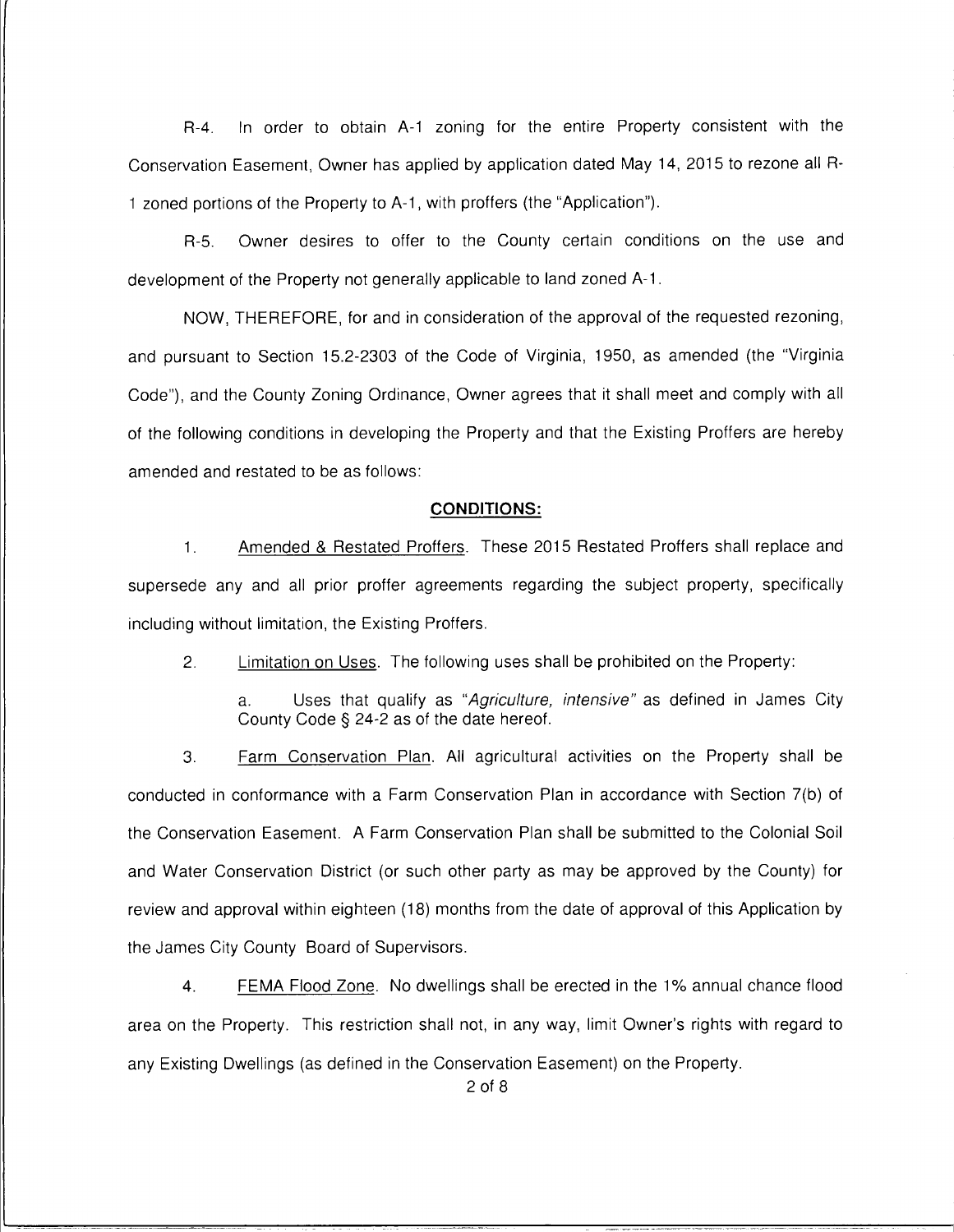Successors and Assigns. These 2015 Restated Proffers shall be binding upon 5. and shall inure to the benefit of the parties hereto, and their respective heirs, successors and/or assigns, and shall be recorded in the Clerk's Office.

Void if Application not Approved. In the event that the Application is not 6. approved by the County, these 2015 Restated Proffers shall be null and void.

WITNESS the following signatures and seals this  $1^{5^{\circ}}$  day of  $\overline{f}$  day of  $\overline{f}$ 

REGJAG, L.L.C. a Virginia limited liability company

. Coliv R. Edwin Gilley

COMMONWEALTH OF VIRGINIA CITY/COUNTY OF JAMES CITY, to wit:

The foregoing instrument was acknowledged before me in James City County, Virginia, this  $15T$  day of  $\frac{1}{21}$ , 2015, by R. Edwin Gilley. He is personally known to me or has produced-

as identification **Notary Public** 

My Commission expires: Aug. 31, 2018 Notary Registration No.: 150003 [Affix Notarial Stamp]

> **GREGORY R. DAVIS Notary Public** Commonwealth of Virginia Commission Expires Aug. 31, 2018 Registration #150663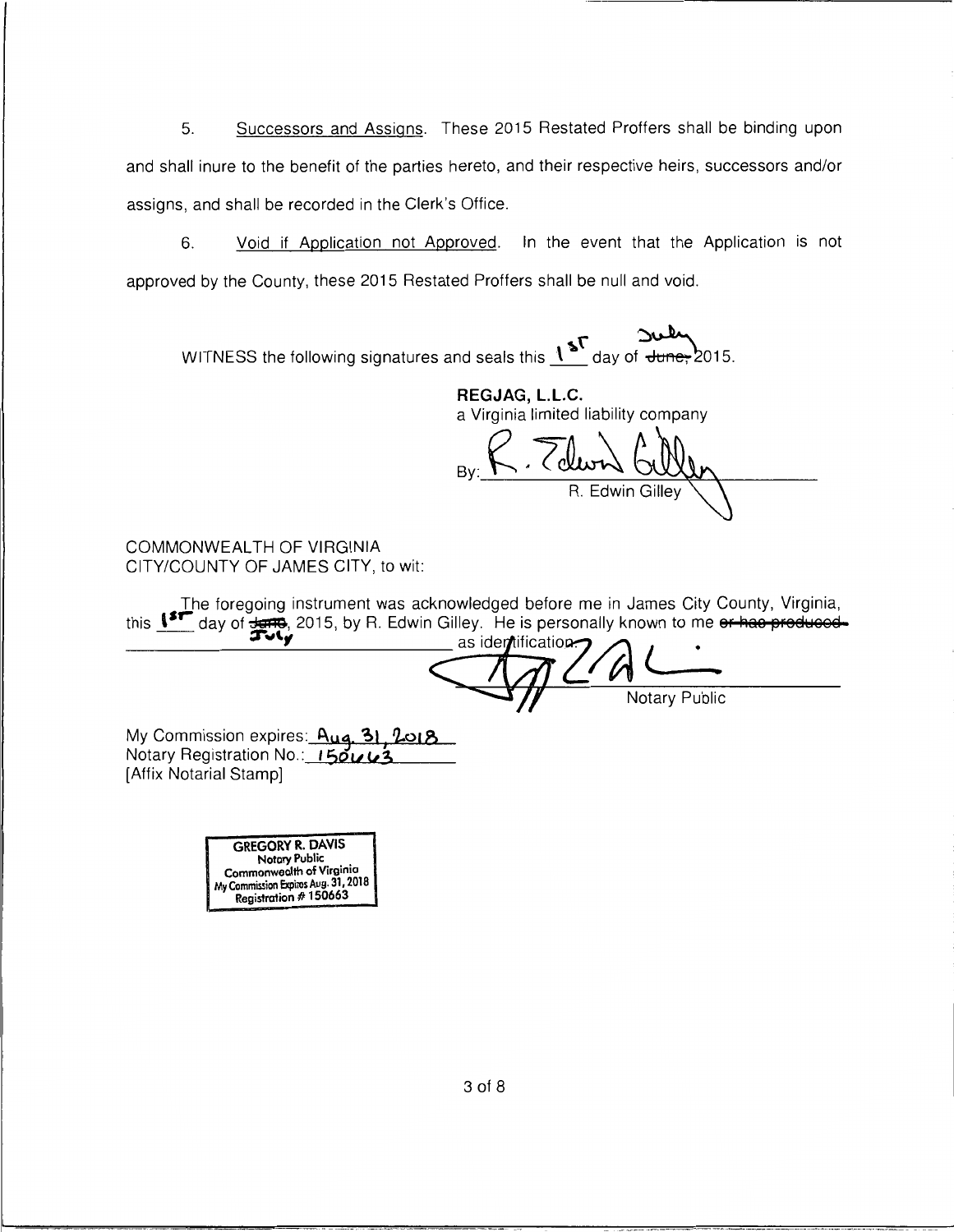## **EXHIBIT A**

#### Tract No. 1 (4740100040 and 4740100041)

All those certain lots, piece or parcels of land with the buildings and improvements thereon and the appurtenances thereunto belonging or in anywise appertaining, lying, being and situate in Roberts District (formerly Jamestown District), James City County, Virginia, and more fully shown, set forth and designated as PARCEL "A", PARCEL "B", PARCEL "C", and PARCEL "D" on that certain plat entitled, "Plat of Properties of Gate House Dairy, Inc., and Willard Gilley, Jamestown District, James City County, Virginia", dated May 22, 1971, by Douglas E. White, CLS, a copy of which said plat is duly of record in the Clerk's Office of the Circuit Court for the City of Williamsburg and County of James City, Virginia in Plat Book 28, Page 47.

The foregoing described property is also described as the following four parcels:

#### Parcel No. 1

All that certain lot or parcel of land, together with the buildings and improvements thereon, and the appurtenances thereunto belonging, lying, being and situated in Roberts District (formerly Jamestown District), James City County, Virginia, containing, one (1) acre of land lying to the northeast of Parcel No. 2, hereinafter described. Said one acre of land fronts 104.35 feet on Virginia State Highway 682, sometimes known as Virginia State Highway 608, and also known as Neck O'Land Road, and formerly known as Jamestown Road, and extends back 417.12 feet from said State Highway, and is bounded by said State Highway, the lands now or formerly belonging to Jess H. Jackson and James W. Anderson, and Parcel No. 2. hereinafter described.

#### Parcel No. 2

All that certain lot, piece or parcel of land with the buildings and improvements thereon and the appurtenances thereunto belonging or in anywise appertaining, lying, being and situate in Roberts District (formerly Jamestown District), James City County, Virginia, and more fully shown, set forth and designated as Parcel "A" on that certain plat entitled, "Plat of Properties of Gate House Dairy, Inc., and Willard Gilley, Jamestown District, James City County, Virginia", dated May 22, 1971, by Douglas E. White, CLS, a copy of which said plat is duly of record in the Clerk's Office of the Circuit Court for the City of Williamsburg and County of James City, Virginia in Plat Book 28, Page 47, and on which said plat the property herein described is more particularly shown, set forth and designated as commencing at an iron pipe on the southerly side of Virginia State Route 682, also known as Neck O'Land Road, at a point where the property hereby described, the right of way of said Route 682 and the Parcel D as shown on said plat converge (said Parcel D being the same as Parcel 1 as hereinabove set forth); thence, S 46°59'03" E along the line of the property hereby conveyed through several iron pipes, and the line of the property now or formerly standing in the name of Jess H. Jackson, et al, the distance of 4345.48 feet to an iron pipe at a point where the property hereby described, the property now or formerly of James F. Ayres and the property of REGJAG, L.L.C. converge; thence, S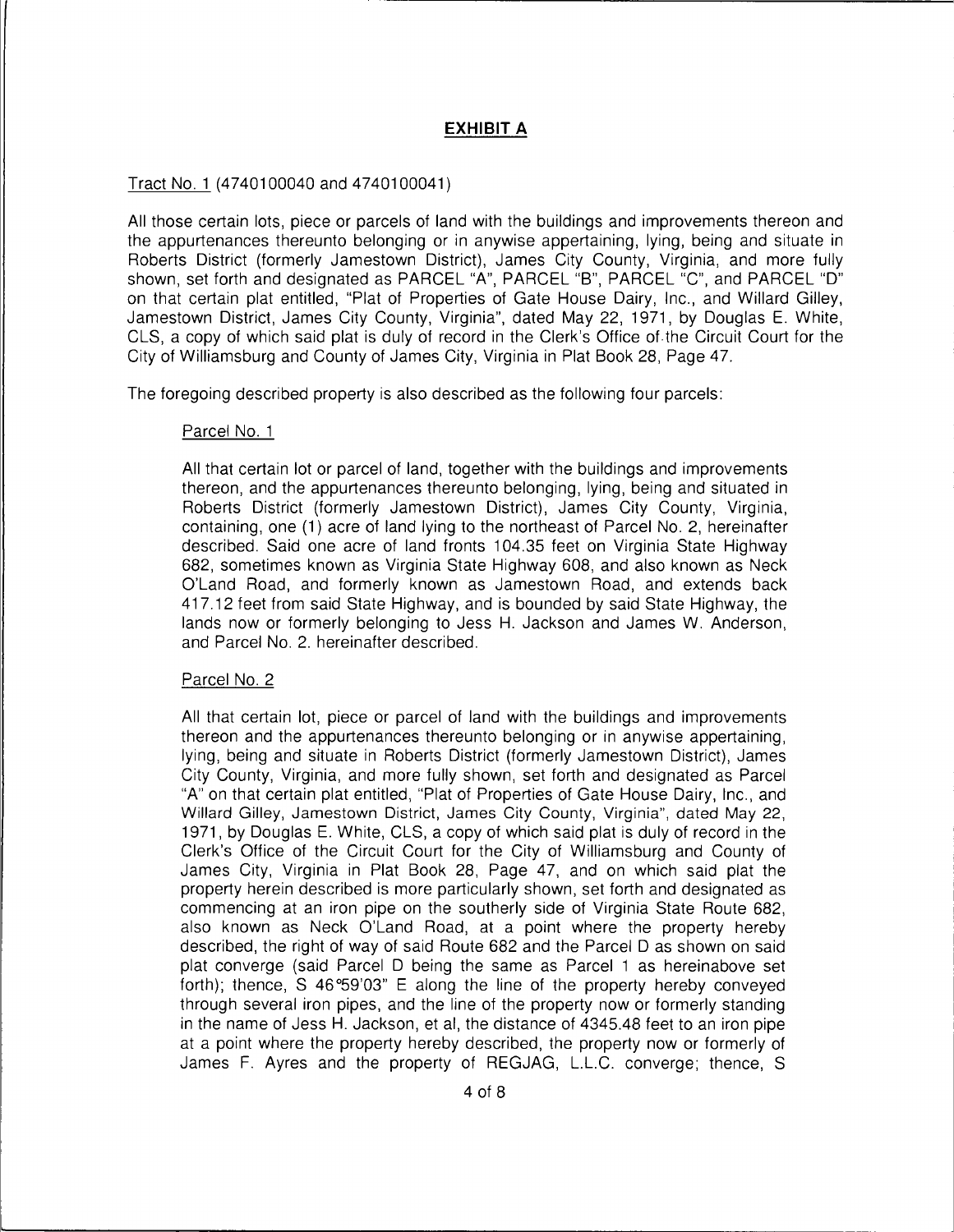72°53'38" W the distance of 49.64 feet to an iron pipe; thence, N 51 °7'49" W the distance of 200.03 feet to an iron pipe; thence, N 62°37'08" W a distance of 150.73 feet to an iron pipe; thence S 31 °08'07" E the distance of 248.58 feet to an iron pipe; thence. S 40°03'32" E the distance of 307.36 feet to an iron pipe; thence, S 13 °41 '32" W the distance of 208.48 feet to an iron pipe; thence, N 23°51'06" W the distance of 125.92 feet to an iron pipe; thence, N 62°34'47" W the distance of 306.22 feet to an iron pipe; thence, N 16 "29'55" W the distance of 201.20 feet to an iron pipe; thence N 63 °45'44" W, the distance of 154.97 feet to an iron pipe; thence, S 34 °33'04" E the distance of 123.64 feet to an iron pipe; thence, S  $05\,20'43''$  E the distance of 295.64 feet to an iron pipe; thence, N 64 "26'51" W the distance of 104.02 feet to an iron pipe; thence, N 36 °59'38" W the distance of 79.40 feet; thence, N 53 °19'49" W the distance of 186.49 feet to an iron pipe; thence, N 69°00'35" W the distance of 52.54 feet to an iron pipe at a point where the property hereby conveyed, the property formerly belonging to Willard Gilley and Evelyn S. Gilley, and the property of REGJAG, L.L.C. converge; thence, N 46 °59'37" W the distance of 3821 .90 feet along the line of the property hereby described and the property formerly belonging to Willard Gilley and Evelyn S. Gilley to the iron pipe on the southerly side of Route 682; thence along the line of the property hereby described and the right of way of said Route 682; thence, N 43°4'43" E the distance of 640.57 feet to an iron pipe, the point of departure.

#### Parcel No. 3

ALL that certain lot, piece or parcel of land together with the appurtenances thereunto belonging, or in any wise appertaining, lying, being and situated in Roberts District (formerly Jamestown District), James City County, Virginia, and more fully shown, set forth and designated on a certain blue print plat entitled, "Plat of Properties of Gate House Dairy, Inc., and Willard Gilley, Jamestown District, James City County, Virginia", dated May 22, 1971, made by Douglas E. White, CLS, a copy of said blue print plat is duly of record in the Clerk's Office of the Circuit Court for the City of Williamsburg and County of James City, Virginia, and on which plat the property herein described is more particularly shown, set forth and designated on said plat as Parcel "B". The property hereby described commences at an iron pipe on the southerly side of Virginia State Route 682 and the property formerly standing in the name of James F. Ayers (shown Ayres on plat); thence, along the line of the property hereby described and the right of way of said Virginia State Route 682, N 43 °04'43" E, a distance of 1177. 75 feet to an iron pipe at a point where the property hereby conveyed, the right of way of said Virginia State Route 682 and the property standing formerly in the name of Gate House Farm, Inc., formerly known as Gate House Dairy, Inc., S 46°59'37" E, a distance of 3821.90 feet to an iron pipe at a point where the property hereby described the property formerly of Gate House Farm, Inc., formerly known as Gate House Dairy, Inc., and the property of REGJAG, L.L.C. converged; thence, along the line of the property hereby described and the property of REGJAG, L.L.C. as shown on said plat as marsh land to an iron pipe and following the division line as shown on said plat between the marsh land and the wood land to the aforesaid iron pipe being a point where the property hereby conveyed, the property of the REGJAG, L.L.C., and the property formerly standing in the name of James F. Ayers converge; thence, along the line of the property hereby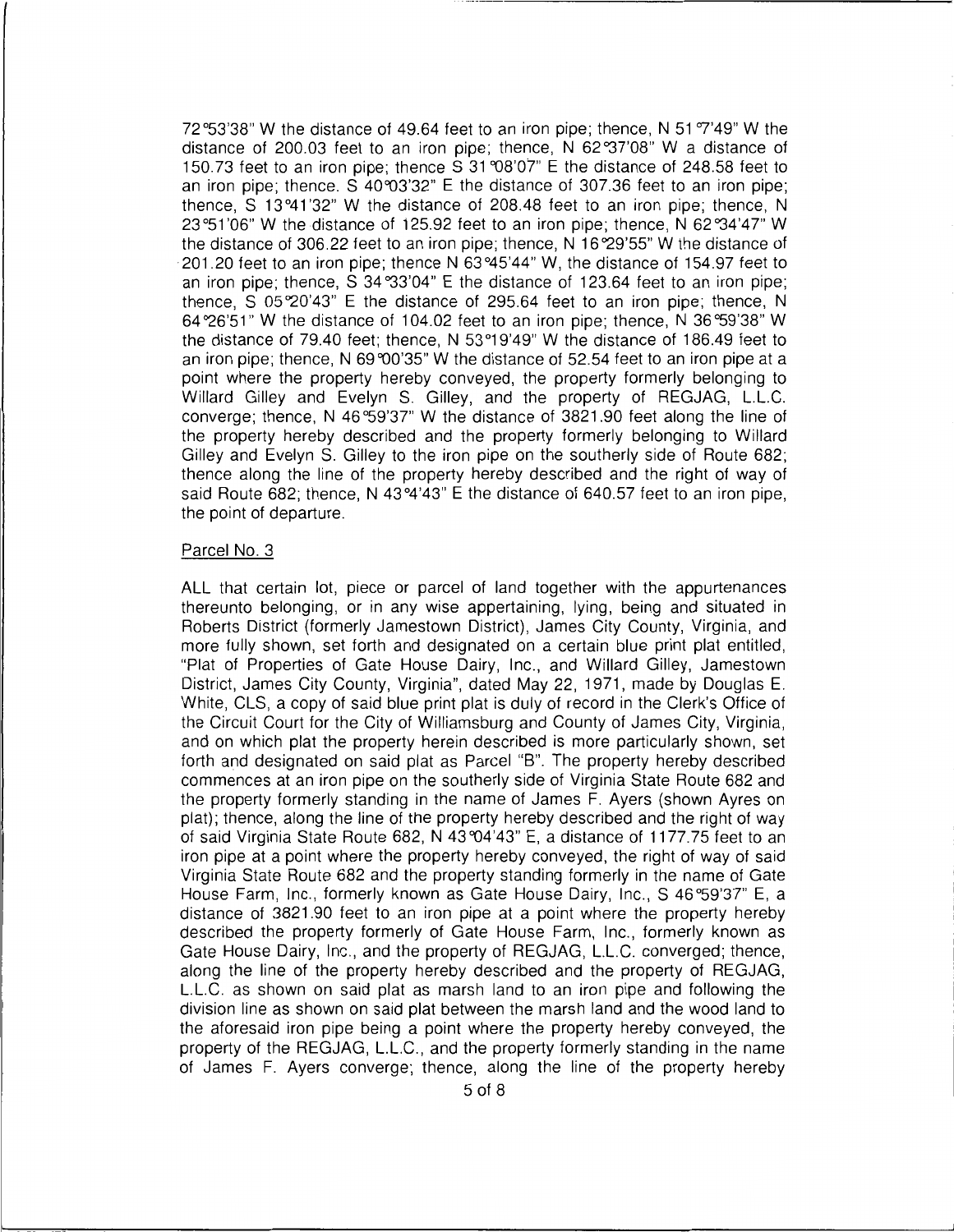conveyed and the property of James F. Ayers as aforesaid, N 46 °59'37" W, a distance of 4110.33 feet to the iron pipe on Virginia State Route 682 being the point of departure. The parcel hereby described contains 123.54 acres, more or less, but is encumbered in gross and not by the acre.

### Parcel No. 4

ALL that certain lot, piece or parcel of land together with the appurtenances thereunto belonging, or in any wise appertaining., lying, being, and situated in Roberts District (formerly Jamestown District), James City County, Virginia, and more fully shown, set forth and designated on a certain blue print plat entitled, "Plat of Properties of Gate House Dairy, Inc., and Willard Gilley, Jamestown District, James City County, Virginia," dated May 22, 1971, made by Douglas E. White, CLS, a copy of said blue print plat is duly of record in the Clerk's Office of the Circuit Court for the City of Williamsburg and County of James City, and on which plat the property herein conveyed is more particularly shown, set forth and designated as Parcel "C", bounded and described as follows: commencing at an iron pipe of the northerly side of Virginia State Route 682 approximately 4,271 feet from the right of way thereof at a point where the property hereby described, the property formerly standing in the name of James F. Ayers, and the property of REGJAG, L.L.C. converge; thence, N 84 °54'35" E along the line of the aforesaid and the property of the aforesaid, a distance of 63.68 feet to a point; thence N  $08\,02'10''$  E, a distance of 168.10 feet to a point; thence, along the line of the property hereby described, and the property of REGJAG, L.L.C., as aforesaid; thence, S 47° 58'17" E, a distance of 162.87 feet to a point; thence, along the line of the property hereby described, and the property of REGJAG, L.L.C., as aforesaid, S 58°20'5" E, a distance of 259.42 feet to a point; thence, S 86°46'09" W, a distance of 165.37 feet to an iron pipe; thence in a northerly direction along the line of the property hereby conveyed the property of James F. Ayers, a distance of 244.93 feet to the iron pipe, the point of departure. The parcel hereby conveyed, designated as Parcel "C", contains 1.19 acres, more or less. but is sold in gross and not by the acre.

LESS AND EXCEPT from the foregoing described property the following:

A. All that certain piece or parcel of land, lying and being in the County of James City, Virginia, containing 28.220 acres, plus or minus, more particularly described on that certain plat of survey entitled "PLAT OF 28.220 ACRES+/- TO BE CONVEYED TO: UNITED VIRGINIA DEVELOPMENT CORPORATION, FROM: ROBERT E. GILLEY, JAMES CITY COUNTY, VIRGINIA", dated June 5, 1979, revised June 20, 1979, prepared by Paul C. Small of Small Engineering, Inc., a copy of which is recorded in the aforesaid Clerk's Office in Deed Book 195, Page 468, which property was conveyed by Robert E. Gilley and Joann H. Gilley, husband and wife, to United Virginia Development Corporation by Deed dated June 21, 1979, recorded in the aforesaid Clerk's Office in Deed Book 195, Page 466; and

B. All that certain piece or parcel of land, lying, being and situated in James City County, Virginia, containing 5.79 acres and shown on a certain plat of survey entitled "SUBDIVISION OF 5.79 ACRES STANDING IN THE NAME OF ROBERT E. GILLEY" dated October 13, 1983, made by AES, a professional corporation, which plat is recorded in the aforesaid Clerk's Office in Plat Book 39, Page 45; and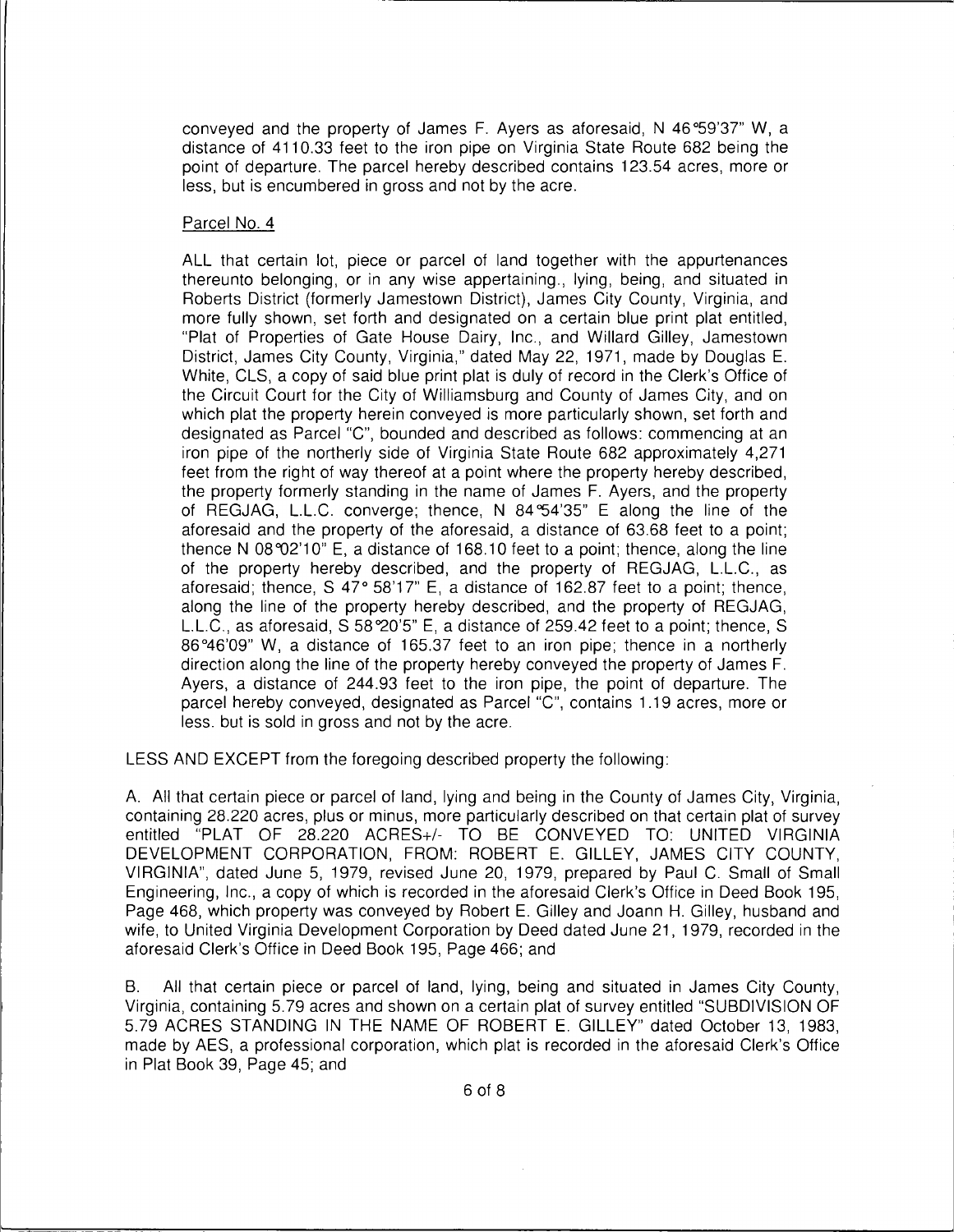C. All that certain lot, piece or parcel of land, lying and being in the County of James City, Virginia, containing 15,053 square feet +/-, known and designated as Parcel A, as shown on that certain plat entitled "PLAT OF THE PROPERTY OF JO ANN H. GILLEY, PARCEL "A", JAMES CITY COUNTY, VIRGINIA" made by James K. Alvis, Jr., Land Surveyor, Newport News, Virginia, dated March 31, 1987, which plat is recorded in the aforesaid Clerk's Office in Plat Book 45, Page 66, and which property was conveyed by Joann H. Gilley and Robert E. Gilley, wife and husband, to Vineyard Investors by Deed dated May 20, 1987, recorded in the aforesaid Clerk's Office in Deed Book 348, Page 733; and

D. All that certain lot, piece or parcel of land, lying and being in the County of James City, Virginia, containing 15,528 square feet +/-, known and designated as Parcel B, as shown on that certain plat entitled "PLAT OF THE PROPERTY OF JO ANN H. GILLEY, PARCEL "B", JAMES CITY COUNTY, VIRGINIA" made by James K. Alvis, Jr., Land Surveyor, Newport News, Virginia, dated March 31, 1987, which plat is recorded in the aforesaid Clerk's Office in Plat Book 45, Page 27, and which property was conveyed by Joann H. Gilley and Robert E. Gilley, wife and husband, to Vineyard Investors by Deed dated April 24, 1987, recorded in the aforesaid Clerk's Office in Deed Book 341, Page 80; and

E. All that certain lot, piece or parcel of land, lying and being in the County of James City, Virginia, containing 15,353 square feet +/-, known and designated as Parcel C, as shown on that certain plat entitled "PLAT OF THE PROPERTY OF JO ANN H. GILLEY, PARCEL "C", JAMES CITY COUNTY, VIRGINIA" made by James K. Alvis, Jr., Land Surveyor, Newport News, Virginia, dated April 4, 1987, which plat is recorded in the aforesaid Clerk's Office in Plat Book 45, Page 54, and which property was conveyed by Joann H. Gilley and Robert E. Gilley, wife and husband, to Vineyard Investors by Deed dated May 20, 1987, recorded in the aforesaid Clerk's Office in Deed Book 345, Page 258; and

F. All that certain lot, piece or parcel of land, lying and being in the County of James City, Virginia, containing 2.00 acres shown and designated as Parcel A-1 on that certain plat entitled "Plat of the Property of Leigh Ann Gilley, Parcel A-1, 2.00 Acres, Being part of Gate House Farms, Jamestown District, James City County, Virginia" made by James K. Alvis, Jr., CLS, Newport News, Virginia, dated December 6, 2004, revised May 3, 2005, which plat is recorded in the aforesaid Clerk's Office as Instrument No. 050002188, and which property was conveyed by REGJAG, L.L.C., to Leigh Ann Gilley by Deed recorded in the aforesaid Clerk's Office as Instrument No. 050002188; and

G. All that certain piece or parcel of land, lying and being in the County of James City, Virginia, containing 1.18 acres +/-, being a portion of the property shown and designated as Parcel C on that certain plat entitled "PROPERTY LINE ADJUSTMENT PLAT, PARCEL C, NECK-0-LAND FARM, OWNER/DEVELOPER ROBERT E. GILLEY II, AND WIFE MEREDITH H. GILLEY, JAMESTOWN DISTRICT, JAMES CITY COUNTY, VIRGINIA" made by DJG, Inc., dated February 20, 2000, which plat is recorded in the aforesaid Clerk's Office in Plat Book 78, Page 62, and which property was conveyed together with other property by Robert E. Gilley and Jo Ann H. Gilley, husband and wife, to Robert E. Gilley II and Meredith H. Gilley, husband and wife, by Deed recorded in the aforesaid Clerk's Office as Instrument No. 000017549.

Parcel No. 2, as hereinabove set forth, is expressly subject to a certain deed of easement dated the 5th day of July, 1974, which grants an easement fifty (50) feet in width over, along and through Parcel No. 2, as is more fully shown, set forth and designated in said deed of easement which is of record in the aforesaid Clerk's Office.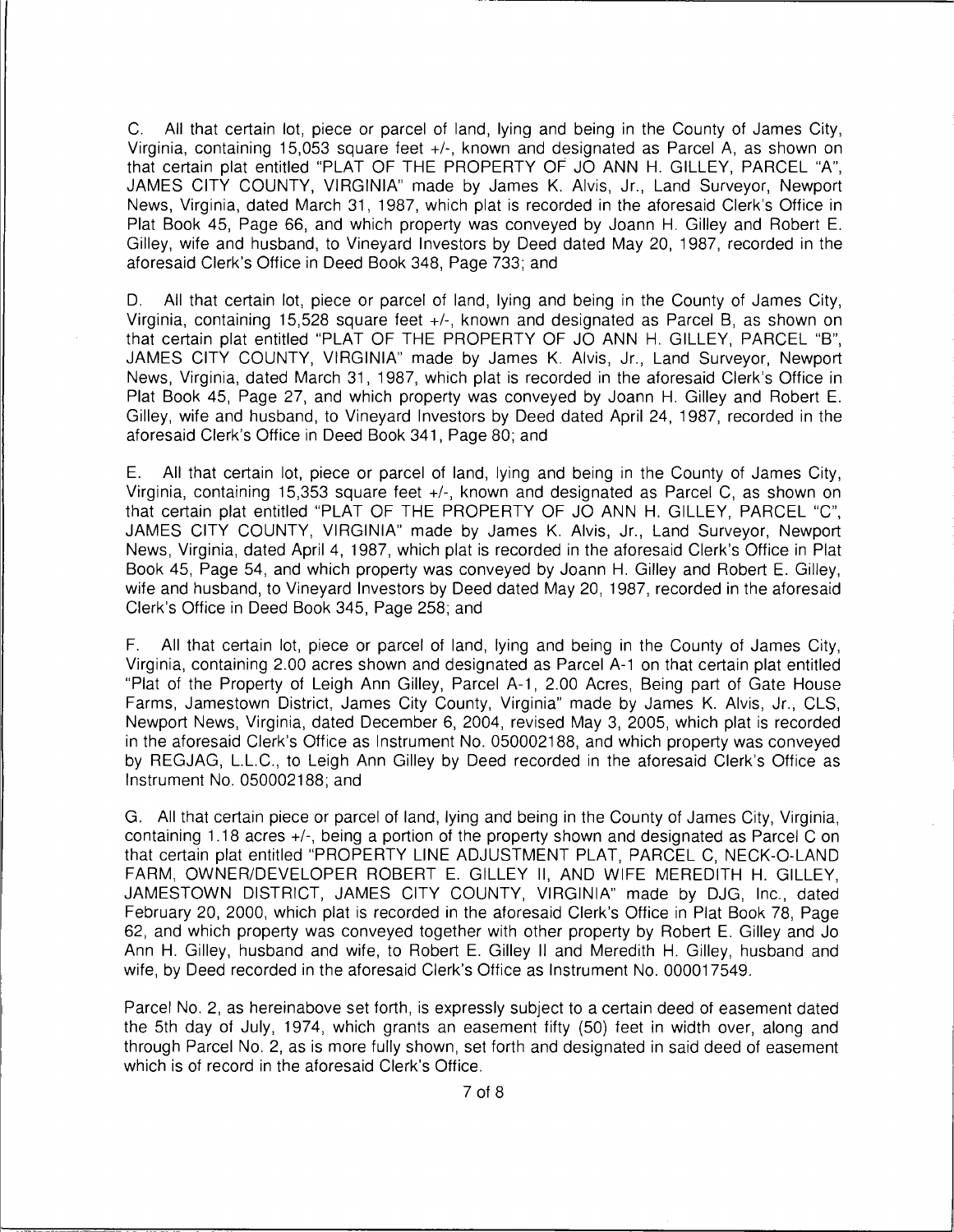Tract No. 1 being a portion of the same real estate conveyed to REGJAG, L.L.C. from Jo Ann H. Gilley, by deed of gift dated September 11, 2001, recorded October 10, 2001, in the Clerk's Office, Circuit Court, City of Williamsburg and County of James City, Virginia, as Instrument No. 010018329.

#### Tract No. 2 (47401000420)

All of that tract, piece or parcel of property located in James City County, Virginia, and designated as PARCEL "D", containing 3.75 acres, as shown and set forth on a certain blueprint plat of survey entitled "A SURVEY FOR CONVEYANCE - JAMES E. AYERS ET ALS TO UVB OF WMSBG., TR. - PART OF NECK-0-LAND FARM, LYING IN JAMESTOWN DISTRICT, JAMES CITY COUNTY, VIRGINIA", dated January 6, 1970, revised February 2, 1970, made by Otto S. Schultz, Jr., C.L.S., a copy of which plat is duly of record in the Clerk's Office of the Circuit Court of the City of Williamsburg and County of James City, in James City County Plat Book No. 27, at Page 43.

LESS AND EXCEPT a certain 0.93 acre parcel of PARCEL "D" more fully shown and described on a plat entitled, "PLAT OF THE PROPERTY OF ROBERT E. AND JO ANN H. GILLEY, 0.93 AC+/- OF PARCEL "D" AS SHOWN IN PLAT BOOK 27, PAGE 43, JAMESTOWN DISTRICT, JAMES CITY COUNTY, VIRGINIA", dated September 8, 1988, made by James K. Alvis, Jr., Land Surveyor, and recorded in James City County Plat Book 49, Page 62.

Tract No. 2 being a portion of the same real estate conveyed to REGJAG, L.L.C. from Robert E. Gilley, 11, Leigh Ann Gilley, and Terri Lynn Mcllwean, by Deed dated June 17, 2009 recorded in the Clerk's Office, Circuit Court, City of Williamsburg and County of James City, Virginia, as Instrument No. 090018383.

| VIRGINIA: CITY OF WILLIAMSBURG & COUNTY OF JAMES CITY<br>This document was admitted to record on 8-20-2015<br>at $3:48$ AM/RFP. The taxes imposed by Virginia Code<br>Section 58.1-801, 58.1-802 & 58.1-814 have been paid.<br><b>STATE TAX</b> | <b>LOCAL TAX</b> | <b>ADDITIONAL TAX</b> |
|-------------------------------------------------------------------------------------------------------------------------------------------------------------------------------------------------------------------------------------------------|------------------|-----------------------|
| TESTE: BETSY B. WOOLRIDGE, CLERK                                                                                                                                                                                                                | Inarr            |                       |